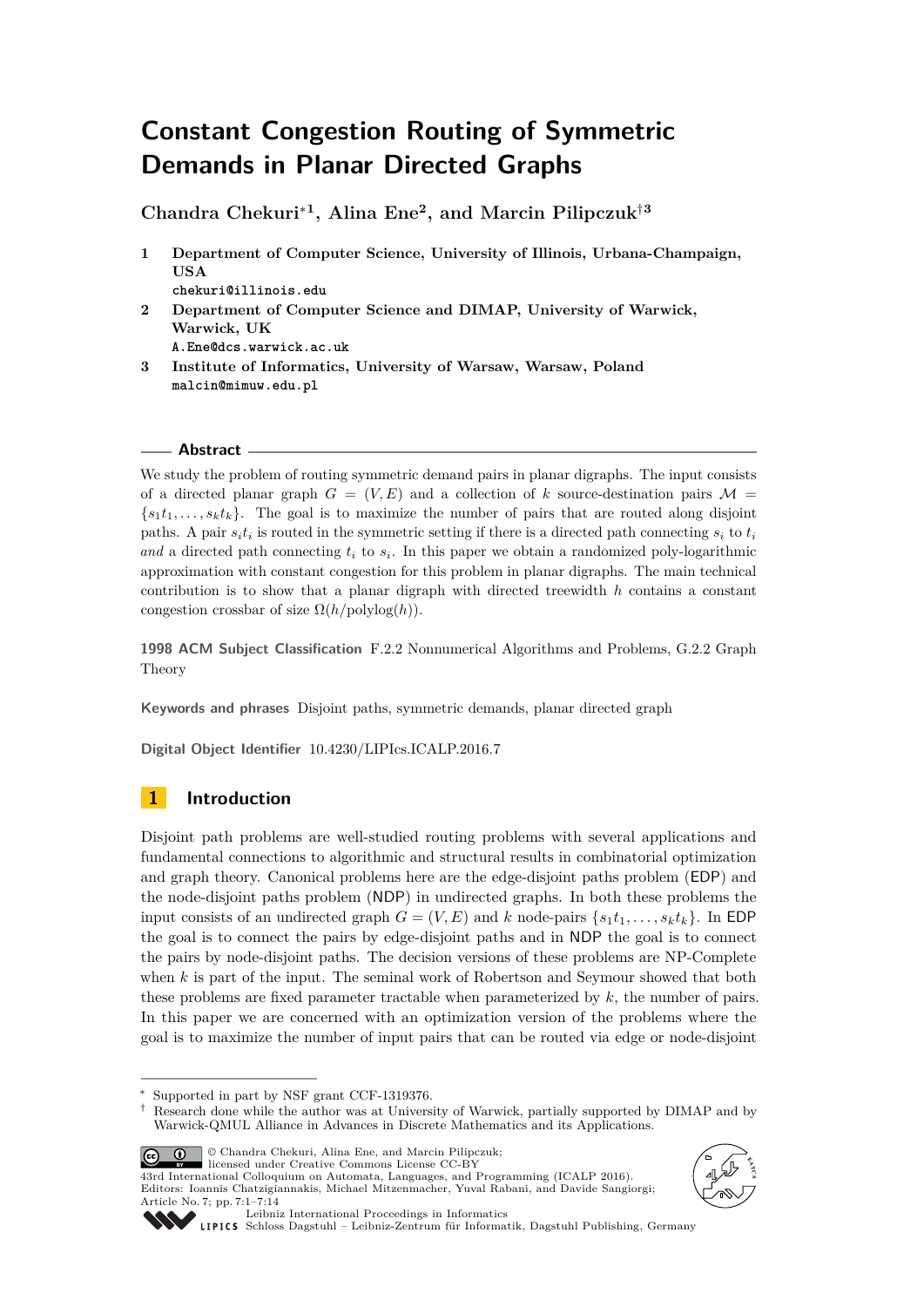### **7:2 Constant Congestion Routing of Symmetric Demands in Planar Directed Graphs**

paths. To avoid notational overload we will henceforth use EDP and NDP to refer to these maximization versions.

The approximability of EDP and NDP has been extensively studied but our understanding is still limited. The best known approximation for both these problems is  $O(\sqrt{n})$  [\[9,](#page-12-0) [31\]](#page-13-1) (here *n* is number of nodes in *G*) while current hardness of approximation results only rule out an  $O(\log^{1/2-\epsilon} n)$  approximation [\[2\]](#page-12-1). Even in planar graphs the best approximation up to very recently was  $O(\sqrt{n})$ , with a slight improvement just announced [\[16\]](#page-12-2). One of the reasons for this state of affairs is that the natural multicommodity flow relaxation has an integrality gap of  $\Theta(\sqrt{n})$ . On the other hand, two closely related relaxations of these problems have seen significant progress in the last decade. ANF is the relaxation of the disjoint paths problem where a subset of the input pairs  $\mathcal{M}'$  is routed if there is a feasible multicommodity flow in the graph that routes one unit of flow for each pair in  $\mathcal{M}'$ . A second relaxation is to allow some small constant congestion *c*, i.e., instead of the pairs being routed on disjoint paths we allow up to *c* paths to use a given edge or node. ANF admits a poly-logarithmic approximation [\[11,](#page-12-3) [8\]](#page-12-4). A series of breakthroughs [\[33,](#page-13-2) [1,](#page-12-5) [13\]](#page-12-6) culminated in a poly-logarithmic approximation for EDP with congestion 2 by Chuzhoy and Li [\[17\]](#page-13-3). These ideas have been extended to NDP as well [\[6,](#page-12-7) [4\]](#page-12-8). These results have been made possible by a number of non-trivial ideas and techniques at the intersection of algorithms, combinatorial optimization and graph theory. In particular, the results have been enabled by and contributed to a deeper understanding of the structure of undirected graphs via the notion of treewidth. Treewidth is a well-known graph parameter that plays a fundamental role in the graph-minor theory of Robertson and Seymour; see [\[3,](#page-12-9) [4,](#page-12-8) [5,](#page-12-10) [14\]](#page-12-11) for some of the recent results.

It is natural to study disjoint paths problems also in *directed* graphs. Here the graph *G* is directed and the input pairs  $\mathcal{M} = \{(s_1, t_1), \ldots, (s_k, t_k)\}\$  are ordered and we seek to find a maximum cardinality subset of  $M$  that can be connected by disjoint paths<sup>[1](#page-1-0)</sup>. Unfortunately, it has been shown that disjoint paths problems are highly intractable in directed graphs. It is known that even the simpler case of ANF and with congestion *c* allowed is hard to approximate to within a factor of  $n^{\Omega(1/c)}$  [\[15\]](#page-12-12); moreover this holds in acyclic graphs.

A recent paper by a subset of the authors [\[7\]](#page-12-13) initiated the study of maximum throughput routing problems in directed graphs where the demand pairs are *symmetric*. Here the graph *G* is directed but the input pairs are unordered as in the undirected setting. Routing a pair  $s_i t_i$  requires finding a path that connects  $s_i$  to  $t_i$  *and* a path connecting  $t_i$  to  $s_i$ . We use Sym-Dir-EDP, Sym-Dir-NDP and Sym-Dir-ANF to denote the analogues of EDP, NDP and ANF respectively in this setting. A detailed motivation for the study of this model is given in [\[7\]](#page-12-13). Here we briefly outline some of the key points.

The model is motivated by both theoretical and practical considerations. On the theoretical side the model generalizes (modulo constant congestion) the edge and node disjoint paths problems in undirected graphs. Moreover, flow-cut gaps in this model have been studied in the past and have close connections to various problems including feedback edge/vertex set problems [\[30,](#page-13-4) [37,](#page-13-5) [21,](#page-13-6) [10\]](#page-12-14). From the more practical side there are several scenarios where the communication between users is symmetric while the underlying network that supports the communication may be asymmetric (hence modeled as a directed graph); see [\[26,](#page-13-7) [25\]](#page-13-8) for instance.

Unlike the case of directed graph routing problems, the symmetric model exhibits tractability. In particular, the well-linked decomposition framework for undirected graphs extends to a large extent to this model [\[7\]](#page-12-13).

<span id="page-1-0"></span><sup>1</sup> Although edge and node disjoint paths problems are equivalent in general directed graphs, this is not necessarily the case in restricted graph classes such as planar graphs.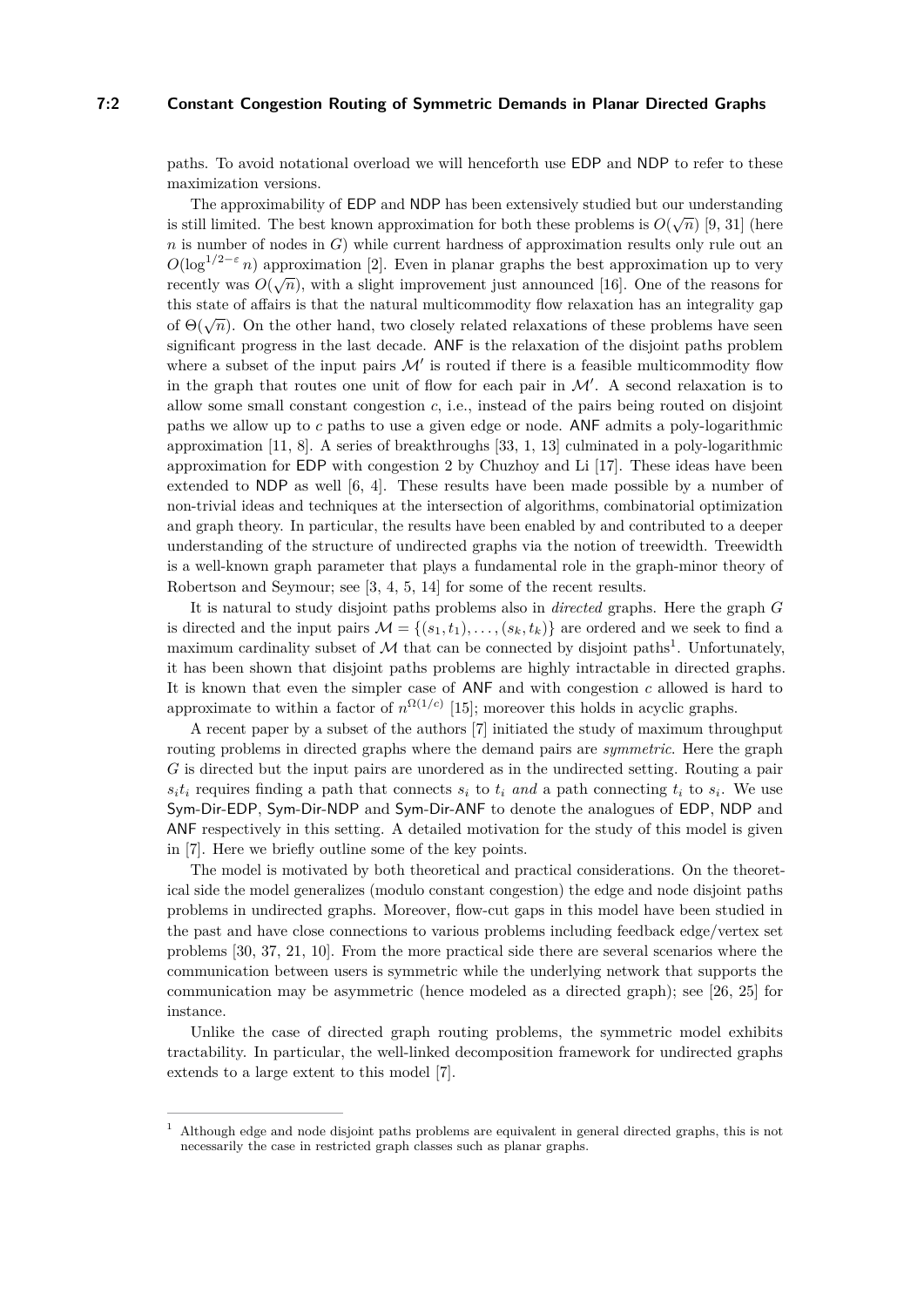To resolve the complexity of disjoint path problems in the symmetric model one needs to understand the structure of directed graphs as a function of their *directed treewidth* [\[23,](#page-13-9) [34\]](#page-13-10), that we denote by  $\text{dtw}(G)$ . As we mentioned, the interplay between algorithmic questions and graph structure theory for undirected graphs has been very successful in the recent past. There has been recent significant progress on the graph theoretic side on directed treewidth; in particular Kawarabayashi and Kreutzer recently established the excluded grid theorem in directed graphs [\[27,](#page-13-11) [28\]](#page-13-12).

The main technical contribution of [\[7\]](#page-12-13) is to generalize the well-linked decomposition framework of [\[8\]](#page-12-4) to the symmetric demands setting in directed graphs. As a consequence, [\[7\]](#page-12-13) obtained a poly-logarithmic approximation with constant congestion for Sym-Dir-ANF. The central open question they raised is the following: *Is there a poly-logarithmic approximation for* Sym-Dir-NDP *with constant congestion in general directed graphs?* It was shown in [\[7\]](#page-12-13) that this can be answered in the positive by addressing the following question which is the analogue that was raised in [\[8\]](#page-12-4) for undirected graphs: *If a directed graph G has directed treewidth h*, does it have a constant congestion routing structure (crossbar) of size  $\Omega(h/\text{polylog}(h))$ ? Note that grid-minor theorems establish such a connection between treewidth and routing structures, however, the quantitative relationship between the treewidth and the size of the grid is too weak to prove any meaningful approximation for the routing problem. On the other hand, the routing problem has the flexibility of allowing a large constant congestion which enables one to prove the existence of routing structures that are not as rigid as a grid; this relaxation has been the key to algorithmic success on routing. We also note that it is NP-Complete to decide whether a single pair can be routed without congestion in the symmetric setting [\[22\]](#page-13-13); thus a congestion of at least 2 is necessary for a non-trivial approximation ratio.

In this paper we take a step towards the general problem by addressing the important special case of planar graphs. Our main algorithmic result is the following.

<span id="page-2-0"></span>▶ **Theorem 1.** *There is a randomized poly-logarithmic approximation for* Sym-Dir-NDP *in planar directed graphs with congestion* 5*.*

The approximation algorithm in the preceding theorem is derived via a natural multicommodity flow relaxation for the problem. The main new technical ingredient is a graph theoretic result that shows that if a planar digraph has directed treewidth *h* then it has a constant congestion crossbar of size  $\Omega(h/\text{polylog}(h))$ . We remark that an undirected planar graph with treewidth *h* has a grid-minor (which is a congestion 2 crossbar) of size  $\Omega(h)$ . In contrast the known relationship between treewidth and grid-minors in directed planar graphs is much weaker; recent work [\[27,](#page-13-11) [28\]](#page-13-12) only shows that there is a directed-grid of size  $f(h)$ for some weakly growing function of *h*. We hope that our crossbar result could be used as a starting point to improve the quantitative bound on the grid-minor theorem for planar digraphs.

## **1.1 Overview of the Algorithm and Technical Contributions**

Here we give a brief outline of the high-level details of the algorithm and some of our technical contributions. Let  $(G, \mathcal{M})$  be an instance of Sym-Dir-NDP, where  $G = (V, E)$  is a directed planar graph with unit node capacities, and  $\mathcal{M} = \{s_1t_1, \ldots, s_kt_k\}$  is a collection of source-destination pairs. We refer to the nodes participating in  $\mathcal M$  as terminals, and we use  $\mathcal T$  to denote the set of terminals. It is convenient to assume that the pairs  $\mathcal M$  form a matching on  $\mathcal{T}$ .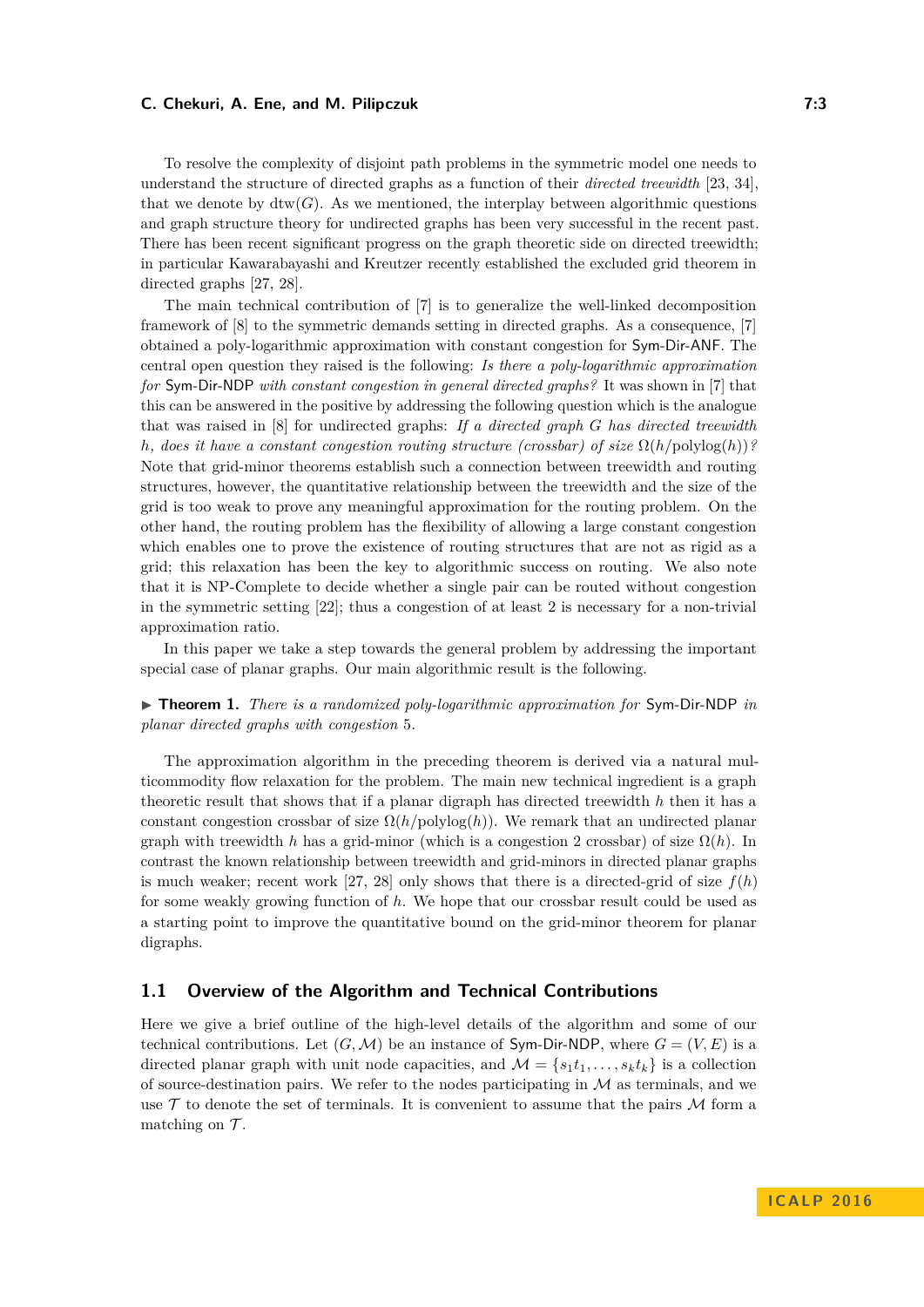## **7:4 Constant Congestion Routing of Symmetric Demands in Planar Directed Graphs**

**Well-linked sets:** A key notion that we make use of is well-linkedness. Given a directed graph  $G = (V, E)$  a subset of nodes  $X \subseteq V$  is said to be well-linked if for any two disjoint subsets *Y* and *Z* of *X* of equal size, there exist  $|Y|$  node-disjoint paths from *Y* to *Z*; note that the definition is symmetric since we can swap *Y* and *Z*. We need a relaxation of well-linkedness. For some parameter  $\beta \in [0,1]$ , *X* is  $\beta$ -well-linked if for all disjoint *Y*,  $Z \subset X$ of equal size there are |*Y*| paths from *Y* to *Z* such that no node is in more than  $\lceil 1/\beta \rceil$ of these paths; in other words, the node-congestion caused by the paths is at most  $\lceil 1/\beta \rceil$ . The case  $\beta = 1$  corresponds to well-linkedness. It is well-known that in both directed and undirected graphs well-linkedness is closely connected to treewidth. More precisely, a graph has treewidth *k* iff it has a well-linked set of size  $\Theta(k)$ ; see [\[34\]](#page-13-10). Moreover, if *X* is  $\beta$ -well-linked in *G* then the treewidth of *G* is  $\Omega(\beta|X|)$ .

**Algorithm:** Here we outline the high-level steps of our algorithm.

- **1.** Solve a multicommodity flow based LP relaxation that routes each pair  $s_i t_i$  fractionally to an amount  $x_i \in [0,1]$  to maximize  $\sum_{i=1}^k x_i$ . See Fig. [2](#page-5-0) and the description in Section [2.](#page-5-1)
- **2.** Use the LP relaxation and the well-linked decomposition framework from [\[7\]](#page-12-13) to reduce the problem, at the loss of a poly-logarithmic factor in the approximation, to instances in which the terminals  $\mathcal T$  are  $\alpha$ -well-linked for some *fixed* constant  $\alpha$ .
- **3.** Assuming that  $\mathcal T$  is  $\alpha$ -well-linked in *G* we have dtw(*G*) =  $\Omega(k)$  where  $k = |\mathcal T|$ . Using this fact show that *G* has a large routing structure and use this structure to route a large number of terminal pairs. Use the following steps.
	- **a.** From *G* obtain an *Eulerian multigraph*  $H = (V, E_H)$  whose support is a subgraph of *G* such that (i)  $\mathcal T$  is  $\alpha'$ -well-linked in *H* for  $\alpha' = \Omega(\frac{1}{\text{polylog}(k)})$  and (ii)  $\Delta(H)$ , the maximum degree in  $H$ , is polylog $(k)$ .
	- **b.** Using the fact that *H* is Eulerian, has treewidth  $\Omega(k/\text{polylog}(k))$ , and has maximum degree  $polylog(k)$ , show that it has a cylinder-like routing structure of size  $\Omega(k/\text{polylog}(k))$ . See Fig. [1.](#page-5-0)
	- **c.** Route terminals to the routing structure and use it to connect a large number of input pairs.

The preceding algorithm follows the general framework that has been very successful in the undirected graph setting in the recent past. The first two steps follows the well-linked decomposition framework from [\[8\]](#page-12-4) that has been extended to the symmetric demand instances in directed graphs by [\[7\]](#page-12-13). This framework allows one to reduce, via the LP relaxation, general instances to instances in which the terminals are well-linked. This incurs a poly-logarithmic factor loss in the approximation. With this reduction in place we have the following property for our instance. The graph *G* has a terminal set  $\mathcal T$  of size *h* and since  $\mathcal T$  is  $\alpha$ -well-linked for some fixed constant  $\alpha$ , *G* has directed treewidth  $\Omega(h)$ . Now, the remaining task is to show a graph-theoretic result that any directed graph with treewidth *h* has a constant congestion *crossbar* routing structure of size  $\Omega(h/\text{polylog}(h))$ . By crossbar we mean a directed graph *H* with an *interface*  $I \subset V(H)$  with the following property: *any* matching on *I* can be routed in a symmetric fashion in *H* with constant congestion. The idea then is to route the terminals to the interface of the crossbar and use it to route the desired matching on the terminals.

In undirected planar graphs if *G* has treewidth *h* then it has grid-minor of size  $\Omega(h)$  [\[36\]](#page-13-14), and this grid-minor can be used as a crossbar to route  $\Omega(h)$  input pairs (see [\[8\]](#page-12-4) for instance). What about directed graphs? Johnson *et al.* [\[23\]](#page-13-9), who introduced the notion of directed treewith, conjectured that any directed graph with sufficiently large treewidth contains a cylindrical grid (see Fig. [1\)](#page-5-0) as a butterfly minor. The cylindrical grid can be used as a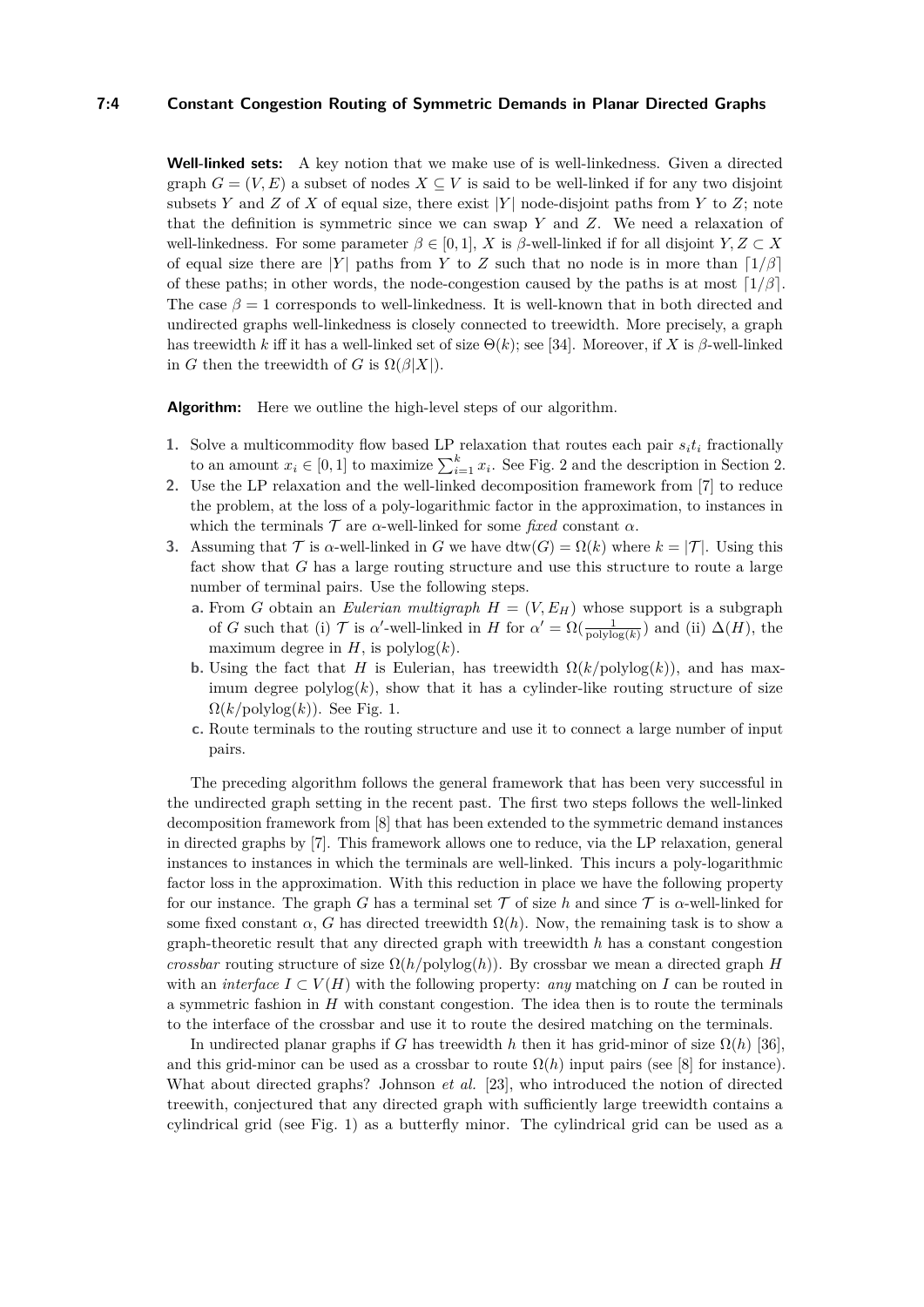crossbar. In an unpublished manuscript, Johnson *et al.* [\[24\]](#page-13-15) outlined a proof for the case of planar graphs. Kawarabayashi and Kreutzer [\[27\]](#page-13-11) recently gave a different proof for the planar and minor-free case, and very recently gave a proof for all graphs [\[28\]](#page-13-12). However, as we already mentioned, the quantitative relationship between the size of the cylindrical grid and treewidth is very weak. Hence, these results would not yield any meaningful results for our routing problem. Here, we build on the high-level ideas in the work of Johnson *et al.* [\[24\]](#page-13-15) to establish our main result which gives a constant congestion crossbar of size  $\Omega(h/\text{polylog}(h))$ where  $h$  is the treewidth of  $G$ ; our result applies only to planar graphs and establishing a similar result for general graphs is a challenging open problem. Due to space constraints we only mention the key steps.

A key insight from [\[24\]](#page-13-15) is that given directed graph *G* one can create an Eulerian multigraph *H* of bounded degree whose support is a subgraph of *G* such that  $\text{dtw}(H) \geq$  $f(\text{dtw}(G))$  for some function f. Eulerianness as well as small degree are critical for further manipulations. Our first contribution is to show that *H* can be chosen such that (i) dtw(*H*) =  $\text{dtw}(G)/\text{polylog}(\text{dtw}(G))$  and (ii) the maximum degree in *H*,  $\Delta(H) = O(\log^2 \text{dtw}(G))$ . For this purpose we use Louis's extension of the cut-matching game of Khandekar, Rao and Vazirani [\[29\]](#page-13-16) to directed graphs [\[32\]](#page-13-17), combined with the well-linked decomposition framework of [\[7,](#page-12-13) [8\]](#page-12-4).

<span id="page-4-1"></span> $\triangleright$  **Theorem 2.** *Suppose that there is a polynomial time algorithm for*  $\Omega(1)$ *-node-well-linked instances of* Sym-Dir-NDP *in planar directed Eulerian graphs of maximum degree* ∆ *that achieves a β*(∆)*-approximation with congestion c. Then there is a polynomial time randomized algorithm that, with high probability, achieves a*  $\beta(O(\log^2 k)) \cdot O(\log^6 k)$  *approximation with congestion c for arbitrary instances of* Sym-Dir-NDP *in planar directed graphs, where k is the number of pairs in the instance.*

Another key insight from [\[24\]](#page-13-15) is to consider the undirected version of *G*, denoted by  $G^{\text{UN}}$ , to obtain a large undirected grid-minor using the fact that  $\text{tw}(G^{\text{UN}}) = \Omega(\text{dtw}(G))$ . In particular this allows the construction of several disjoint concentric directed cycles in *G* by exploiting the structure of the grid, Eulerianness, and planarity. We follow their ideas and show that the entire construction can be done in polynomial time to yield  $\Omega(\text{dtw}(H)/\Delta(H))$ concentric disjoint cycles.

The final step is to find many disjoint paths that cross the concentric cycles from the inner cycle to the outer cycle and many disjoint paths from the outer cycle to the inner cycle. We show that we can find such paths via some ideas in [\[24\]](#page-13-15) but with the additional property that these paths originate at the terminals. The collection of concentric cycles with these crossing paths is our desired crossbar and we also obtain the required property that the terminals are linked to this crossbar. We note that [\[24\]](#page-13-15) have to do considerable work to obtain the cylindrical grid while we are satisfied with the constant congestion properties of the cycles plus paths (see Fig[.1\)](#page-5-0).

In the end, we arrive at the following statement whose proof is presented in Section [3.](#page-7-0)

<span id="page-4-0"></span>I **Theorem 3.** *Given a plane directed Eulerian graph G of maximum in-degree at most* ∆ *and an*  $\alpha$ -node-well-linked set X in G with  $|X| = \Omega(\Delta^2/\alpha)$ , one can in polynomial time find *a set of*  $\Omega(\alpha|X|/\Delta)$  *concentric cycles going in the same direction (i.e., all clockwise or all counter-clockwise*), sets  $Y^+, Y^- \subseteq X$  *of size*  $|Y^+| = |Y^-| = \Omega(\alpha^2 |X|/\Delta^2)$  *each, and families*  $P$ <sup>+</sup> and  $P$ <sup>−</sup> of node-disjoint paths, such that either

**1.** *none of the cycles enclose any vertex of*  $Y^+ \cup Y^-$ , the family  $\mathcal{P}^+$  consists of  $|Y^+|$ *node-disjoint paths from*  $Y^+$  *to the innermost cycle, and the family*  $\mathcal{P}^-$  *consists of*  $|Y^-|$ *node-disjoint paths from the innermost cycle to Y* <sup>−</sup>*; or*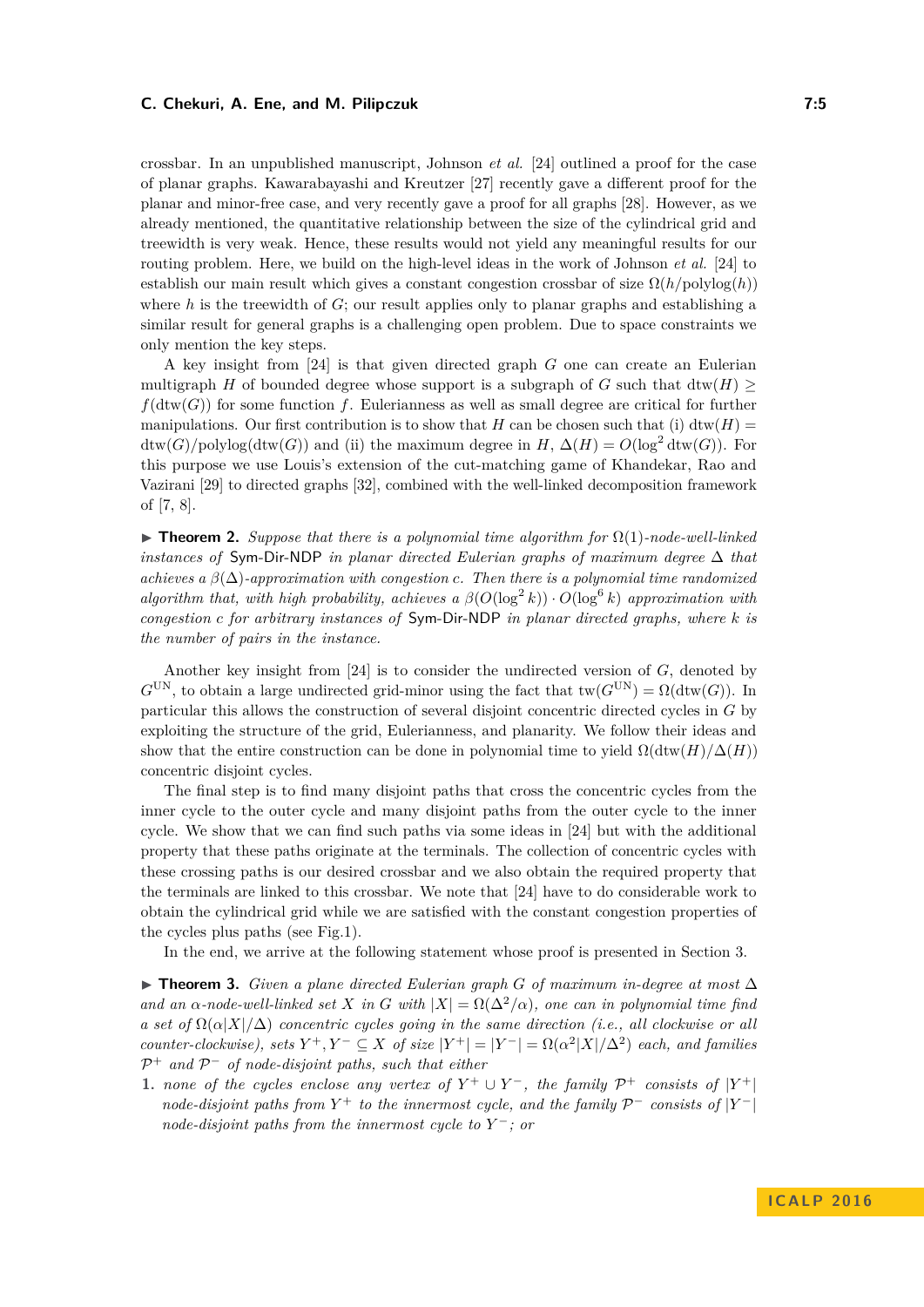<span id="page-5-0"></span>

**Figure 1** A cylinder (left) and a crossbar we obtain in our proof (right); the vertices in the rounded rectangle is a set of *α*-well-linked terminals.



**2.** *all cycles enclose*  $Y^+ \cup Y^-$ , the family  $\mathcal{P}^+$  consists of  $|Y^+|$  node-disjoint paths from  $Y^+$ *to the outermost cycle, and the family*  $\mathcal{P}^-$  *consists of*  $|Y^-|$  *node-disjoint paths from the outermost cycle to Y* −*.*

Although we are inspired by [\[24\]](#page-13-15), in the proof of Theorem [3](#page-4-0) we use different methodology based on well-linked sets. We also point out that there are significant technical hurdles in working with directed graphs and treewidth. For instance, one can prove that if an undirected graph has treewidth *k* then it has  $\Omega(k/\log k)$  disjoint cycles. This is closely related to the well-known Erdos-Posa theorem [\[20\]](#page-13-18). Relating treewidth and disjoint cycles in directed graphs is significantly harder and was resolved in [\[35\]](#page-13-19) (and also via the more recent result [\[28\]](#page-13-12)) but the quantitative relationship is weak and far from the known lower bounds.

Using Theorem [3,](#page-4-0) we show the following statement, which in turn, together with Theorem [2,](#page-4-1) immediately yields Theorem [1.](#page-2-0)

**► Theorem 4.** *There is an*  $O(\Delta^2/\alpha^3)$  *approximation with congestion* 5 *for* Sym-Dir-NDP *in instances for which the input digraph is planar and Eulerian with maximum degree*  $\Delta$ *, and the terminals are*  $\alpha$ -*node-well-linked for some*  $\alpha \leq 1$ *.* 

In this extended abstract, we focus on proving Theorem [3](#page-4-0) on constructing the crossbar in Section [3,](#page-7-0) and we defer the remaining details and proofs to a longer version of this paper.

## <span id="page-5-1"></span>**2 Preliminaries on LP Relaxation and plane Eulerian digraphs**

**LP relaxation.** Our algorithm uses a standard multicommodity flow relaxation for the problem given in Figure [2.](#page-5-0) We use  $\mathcal{P}(u, v)$  to denote the set of all paths in *G* from *u* to *v*, for each ordered pair  $(u, v)$  of nodes. Our assumption that the pairs  $\mathcal M$  form a matching ensures that the sets  $\mathcal{P}(s_i, t_i)$ ,  $\mathcal{P}(t_i, s_i)$ ,  $\mathcal{P}(s_j, t_j)$  and  $\mathcal{P}(t_j, s_j)$  are pairwise disjoint. Let  $\mathcal{P} = \bigcup_{i=1}^k (\mathcal{P}(s_i, t_i) \cup \mathcal{P}(t_i, s_i)).$  The LP has a variable  $f(p)$  for each path  $p \in \mathcal{P}$  representing the amount of flow on *p*. For each (unordered) pair  $s_it_i \in \mathcal{M}$ , the LP has a variable  $x_i$ denoting the total amount of flow routed for the pair (in the corresponding IP,  $x_i$  denotes whether the pair is routed or not). The LP imposes the symmetry constraint that there is a flow from  $s_i$  to  $t_i$  of value  $x_i$  and a flow from  $t_i$  to  $s_i$  of value  $x_i$ . Additionally, the LP has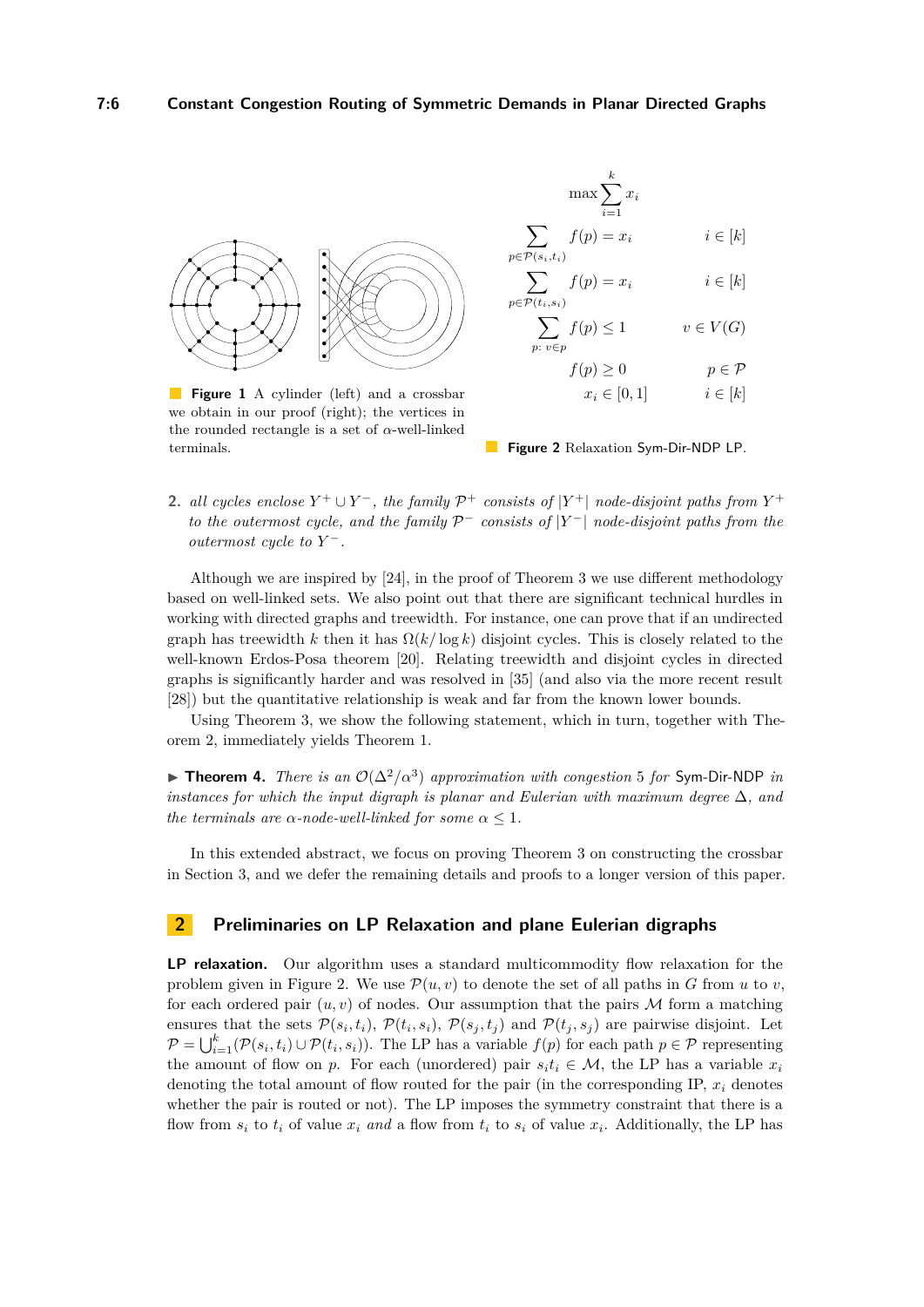capacity constraints that ensure that the total amount of flow on paths using a given node is at most one.[2](#page-6-0)

It is convenient to assume that the pairs  $M$  form a matching on  $\mathcal T$  and each terminal is a leaf of *G*, i.e., it is attached to a single neighbor using an edge in each direction. As shown in [\[7\]](#page-12-13), these properties can be ensured as follows. Given an instance  $(G, M)$  with terminal  $T$ , we create a new instance  $(G', \mathcal{M}')$  by attaching a new leaf neighbor  $t'$  to every  $t \in \mathcal{T}$  with arcs  $(t, t')$  and  $(t', t)$ , and move the terminal  $t$  to  $t'$ . Given a solution to the LP relaxation on  $(G, \mathcal{M})$ , we can easily find a solution of at least half of the value by extending the flow along arcs  $(t, t')$  and  $(t', t)$ ; the loss of the flow is due to potential capacity violation at vertex  $t$ that is now counted twice along the flow paths. If we obtain an integral solution in  $(G',\mathcal{M}')$ (i.e., a routing of some pairs from  $\mathcal{M}'$ ) with congestion  $c > 1$ , by shortening the paths we obtain a routing with the same congestion in  $(G, \mathcal{M})$ .

**Plane Eulerian Digraphs:** First, let us recall the following lemma that encapsulates the main property of Eulerian digraphs that make them similar to undirected graphs.

<span id="page-6-1"></span>**► Lemma 5.** Let G be an Eulerian digraph of maximum in-degree  $\Delta$ , let  $A, B \subseteq V(G)$ , and *let*  $\ell$  *be an integer. If there exist*  $(\Delta + 1)\ell + 1$  *undirected vertex-disjoint paths from A to B in G, then there exist*  $\ell + 1$  *directed ones as well.* 

We also need some notation with respect to planar embeddings. Let  $\Pi$  denote the euclidean plane. For a closed Jordan curve  $\gamma$  and a point  $p \in \Pi \setminus \gamma$ , by  $\zeta_p(\gamma) \in \mathbb{Z}$  we denote the element of the fundamental group of  $\Pi \setminus \{p\}$  where  $\gamma$  belongs (with the convention that a clockwise cycle around *p* is the  $+1$  element). A Jordan curve  $\gamma$  is in *general position* with respect to the plane graph *G* if it has finite number of intersections with *G*, its starting point and ending point do not belong to *G*, and whenever a point *p* lies both on  $\gamma$  and in the interior of an edge  $e \in E(G)$ , then  $\gamma$  traverses the edge *e* at this point. *A face-edge curve* in a plane digraph *G* is a Jordan curve in general position that does not traverse any vertex of *G*.

For a curve  $\gamma$  in general position with respect to *G*, we introduce the following notions. Assume  $\gamma$  intersects an edge  $e$  while going from a face  $f$  to a face  $f'$ . If  $e$  has the face  $f$  on the right and the face  $f'$  on the left, then we say that *e crosses*  $\gamma$  *from left to right* and, otherwise, if *e* has the face *f* on the left and the face *f* <sup>0</sup> on the right, then we say that *e crosses*  $\gamma$  *from right to left.* By cross<sup>*L*→*R*( $\gamma$ ) and cross<sup>*R*→*L*( $\gamma$ ) we denote the number of times</sup></sup> an edge crosses  $\gamma$  from left to right and from right to left, respectively; note that in these numbers we may count one edge multiple times, one for each moment  $\gamma$  crosses the edge.

For a vertex *v* in a digraph *G*, an *imbalance* of *v* is the number  $\text{imb}_G(v) := \text{indeg}_G(v)$  – outdeg<sub>*G*</sub>(*v*). A graph is *balanced* if  $\text{imb}_G(v) = 0$  for every  $v \in V(G)$ , and *Eulerian* if it is additionally weakly connected. Furthermore, let the *imbalance* of a curve  $\gamma$  in a general position with respect to *G* be  $\text{imb}(\gamma) = \text{cross}^{L \to R}(\gamma) - \text{cross}^{R \to L}(\gamma)$ . A standard argument shows the following:

<span id="page-6-0"></span><sup>&</sup>lt;sup>2</sup> There is a subtle issue here with regards to the capacity usage at the endpoints of a path. In the integral solution, a pair of paths, one from  $s_i$  to  $t_i$  and one from  $t_i$  to  $s_i$ , is regarded as using the vertex  $s_i$  only once and using the vertex  $t_i$  only once; in other words, such a pair can be seen as a simple cycle passing through  $s_i$  and  $t_i$ . To simulate it in the LP relaxation, we consider that the starting vertex belongs to a flow path, but the ending vertex does not belong to it. Alternatively, we can assume that a flow path uses only half of the capacities at its endpoints; these interpretations are equivalent due to the symmetry of the demands.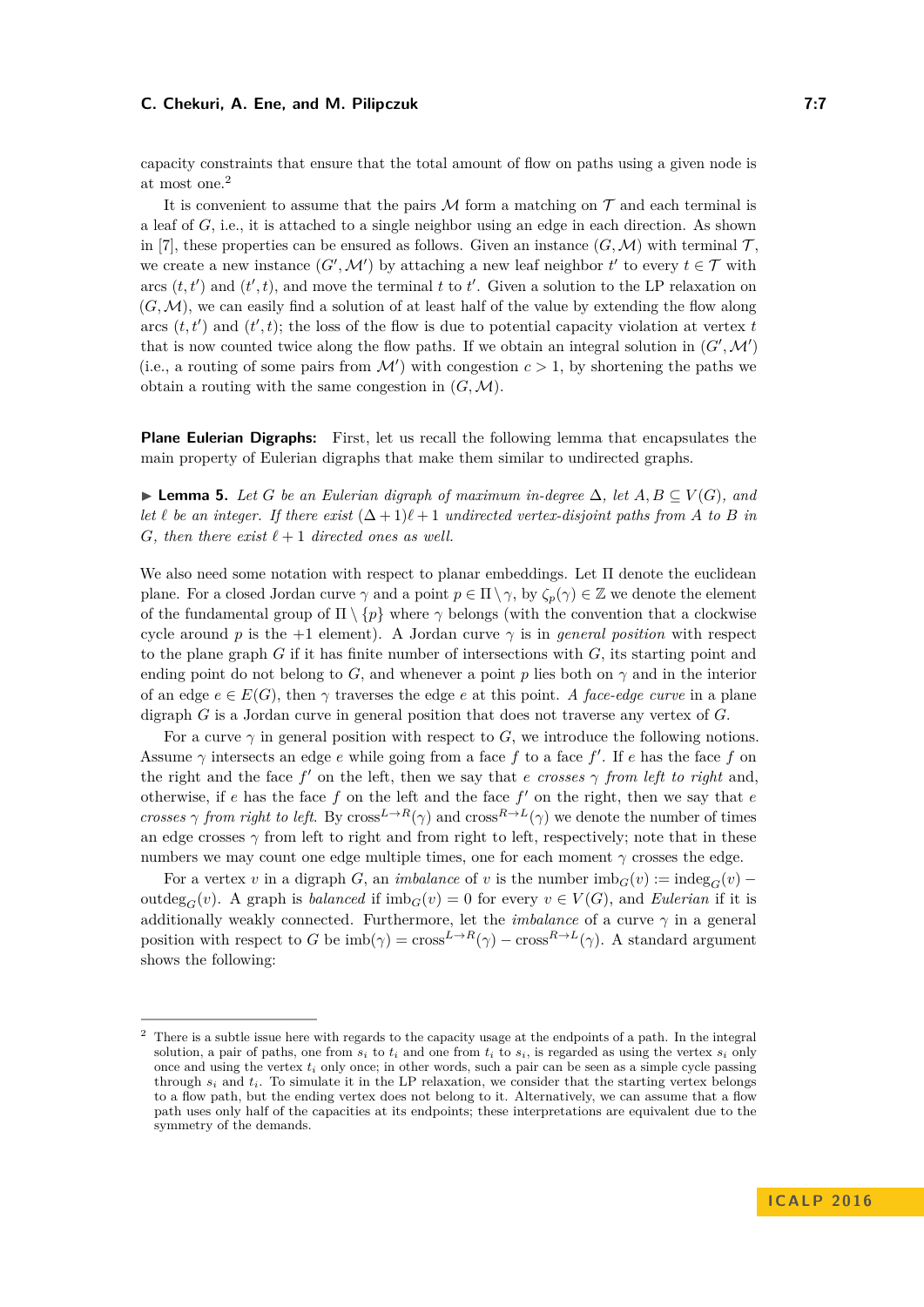<span id="page-7-1"></span>

**Figure 3** A wall (left) and a subdivided wall (right). The red vertices denote the interface of the wall.

<span id="page-7-2"></span> $\blacktriangleright$  **Lemma 6.** Let  $\gamma$  be a closed face-edge curve in a plane digraph G. Then

$$
imb(\gamma) = \sum_{v \in V(G)} \zeta_v(\gamma) \cdot imb_G(v).
$$

We also need the following flow/cut duality.

- <span id="page-7-3"></span>▶ **Lemma 7.** *Given a plane digraph G, two distinguished faces f*<sup>in</sup> and *f*<sup>out</sup>, and an integer *k, one can in linear time find either:*
- **1.** *a family of directed vertex-disjoint cycles*  $C_1, C_2, \ldots, C_k$ *, all having*  $f<sup>in</sup>$  *to the right and f* out *to the left;*
- **2.** *a curve*  $\gamma$  *in general position with respect to G, that starts in*  $f^{\text{in}}$ *, ends in*  $f^{\text{out}}$ *, intersects at most k vertices, and satisfies*  $\csc^{L \to R}(\gamma) = 0$ *.*

## <span id="page-7-0"></span>**3 The crossbar construction for Eulerian graphs**

We first remark that the two outcomes of Theorem [3](#page-4-0) are the same if one considers embeddings on the sphere, while on the plane they differ only by the choice of the outer face of the embedding. Furthermore, note that all paths in  $\mathcal{P}^+$  and in  $\mathcal{P}^-$  intersect every constructed concentric cycle due to planarity.

In the proof of Theorem [3,](#page-4-0) without loss of generality we assume that every vertex of *X* is incident to one outgoing arc and one incoming arc, and these two arcs have the same second endpoint: We can achieve it by creating a pendant vertex  $x'$  for every  $x \in X$ , connected to  $x$ with arcs  $(x, x')$  and  $(x', x)$ ; note that the well-linkedness of *X* may drop to  $\alpha/(\alpha + 1)$  in this manner. Consequently, every cycle and path has no vertices in *X* (except for possibly some endpoints); henceforth we will implicitly use this property multiple times.

**Obtaining an undirected grid.** We start by applying the construction for *undirected* planar graphs from [\[8\]](#page-12-4). Let  $G^{UN}$  be the underlying undirected graph of *G*. Clearly, *X* is  $\alpha$ -nodewell-linked in  $G^{UN}$  and thus  $G^{UN}$  has (undirected) treewidth  $\Omega(\alpha|X|)$ . Hence we can obtain a large grid minor linked to the terminals *X* using the following theorem of [\[8\]](#page-12-4). In what follows, it is notationally more convenient to work with *subdivided walls as subgraphs*, instead of minors. A  $t \times t$  wall and a subdivided wall are shown in Figure [3.](#page-7-1) The  $(t-1)$  vertices of degree three in the top row of a  $t \times t$  wall Γ are called the *interface* of the wall, denoted  $I_{\Gamma}$ .

**Figure 1 Figure 3** (Theorem 4.5 of [\[8\]](#page-12-4)). *For every constant*  $\alpha \leq 1$ , given an undirected planar *graph H and an α-node-well-linked set X in H, one can in polynomial time find an integer*  $t = \Omega(\alpha|X|)$ *, a subdivided*  $t \times t$  *wall*  $\Gamma$  *in H, and a family of t node-disjoint paths connecting X and the interface of* Γ*.*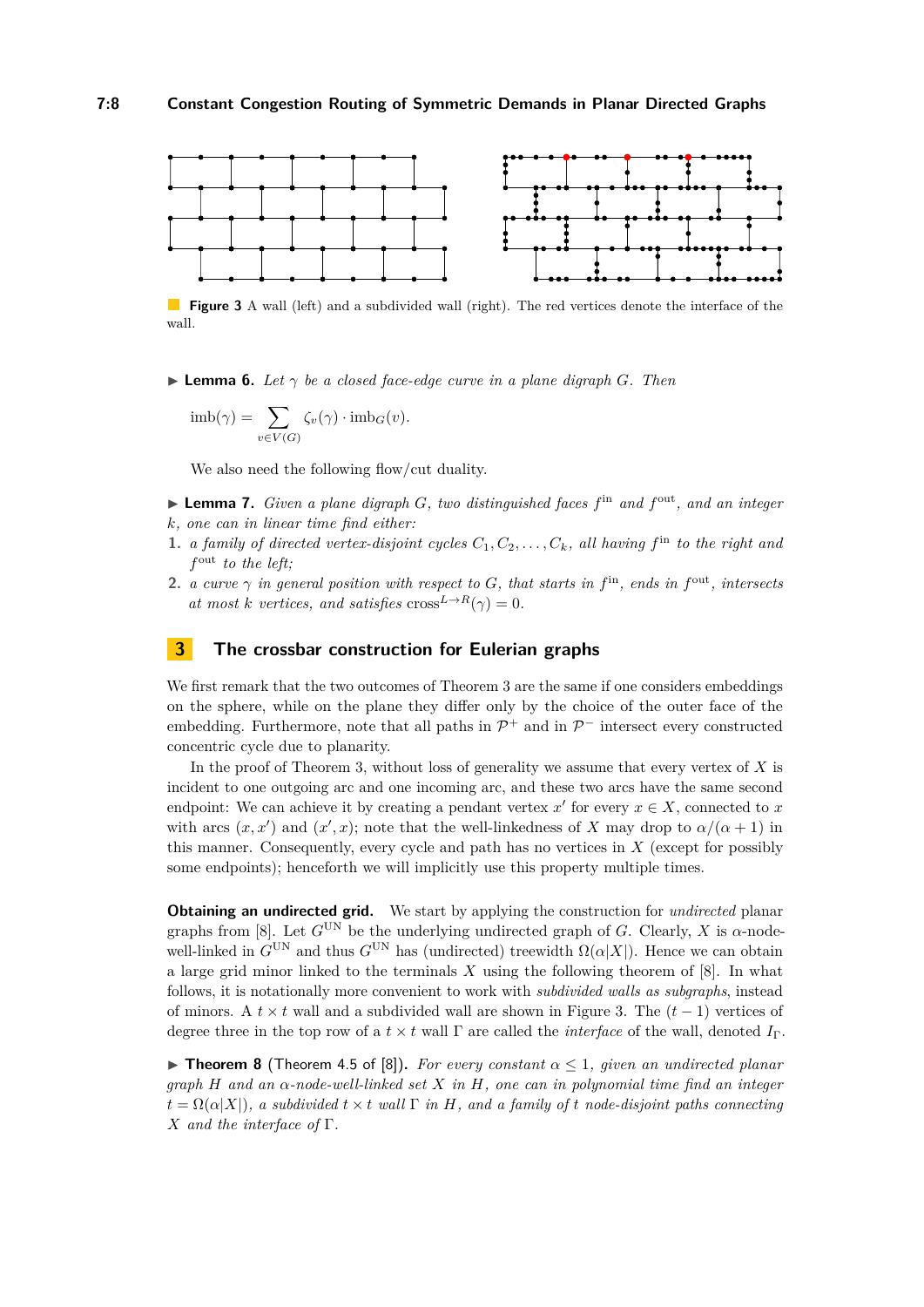<span id="page-8-1"></span>

**Figure 4** Illustration of Corollary [9.](#page-8-0) The cycles are blue, while the paths are dashed red.

In our construction we do not need the entire structure of a subdivided wall, but only part of it, as in the following immediate corollary (see Fig. [4\)](#page-8-1).

<span id="page-8-0"></span> $\triangleright$  **Corollary 9.** *One can in polynomial time find an integer*  $r = \Omega(\alpha|X|)$  *and a sequence of node-disjoint concentric undirected cycles*  $C_1, C_2, \ldots, C_r$  *in*  $G^{UN}$ *, with*  $C_1$  *being the outermost and*  $C_r$  *being the innermost cycle, with the additional property that for every*  $1 \leq i \leq r$  *there exists r vertex-disjoint paths in*  $G^{UN}$  *from*  $X$  *to*  $V(C_i)$ *.* 

**Isles**  $S^{\text{out}}$  and  $S^{\text{in}}$ . Let us fix a choice of *r* and cycles  $C_1, C_2, \ldots, C_r$  stemming from Corollary [9.](#page-8-0) For a while, we work only with the undirected graph  $G^{UN}$ . Our goal is to strengthen the requirement of the existence of many undirected paths between *X* and the innermost and outermost cycles by getting more properties about their endpoints, so that we can use an argument similar to the one of [\[24\]](#page-13-15) to reason about the existence of *directed* concentric cycles with similar connectivity towards *X*.

To this end, we identify two small connected parts of  $G^{\text{UN}}$ ,  $S^{\text{out}}$  and  $S^{\text{in}}$ , one around  $C_1$ and one around *Cr*. The parts will be large enough so that there is a substantial number of vertex-disjoint directed paths between them and *X*, but small enough so that they are placed very locally in the graph, and their boundary is small. This last property ensures that after deletion of these parts, the graph is close to Eulerian, and we can make use of Lemma [6.](#page-7-2)

For a vertex set  $Q \subseteq V(G^{\text{UN}})$ , a vertex  $v \notin Q$ , and an integer  $\ell \geq 2\Delta$ , we say that a vertex set *S* is a  $(v, Q, \ell)$ -*isle* if  $v \in S$ ,  $G^{\text{UN}}[S]$  is connected,  $S \cap Q = \emptyset$ , and  $|N_{G^{\text{UN}}}(S)| \leq \ell$ .<sup>[3](#page-8-2)</sup> We will rely on the following greedy procedure, that is inspired by the enumeration algorithm for important separators in parameterized complexity (cf. [\[12\]](#page-12-15) and [\[18,](#page-13-20) Chapter 8]).

<span id="page-8-3"></span>**► Lemma 10.** *Given a set*  $Q \subseteq V(G^{UN})$ *, a vertex*  $v \notin Q$ *, and an integer*  $\ell \geq 2\Delta$ *, one can in*  $O(\ell^3 n)$  *time find an inclusion-wise maximal*  $(v, Q, \ell)$ *-isle.* 

**Proof.** We perform the following iterative procedure. Start with  $S = \{v\}$ ; clearly, *S* is a  $(v, Q, \ell)$ -isle, as  $v \notin Q$  by assumption and the maximum in-degree of *G* is  $\Delta$ . In an iterative step, we assume that *S* is a  $(v, Q, \ell)$ -isle, and our goal is to check if *S* is an inclusion-wise maximal one, or produce a  $(v, Q, \ell)$ -isle *S'* with  $S \subsetneq S'$ .

<span id="page-8-2"></span>We use the following notation with respect to neighborhoods. Let *G* be an undirected graph,  $x \in V(G)$ , and  $S \subseteq V(G)$ . Then  $N_G(x)$  is the set of neighbors of *x* in *G*,  $N_G[x] = \{x\} \cup N_G(x)$ ,  $N_G[S] =$  $\bigcup_{x \in S} N_G[x], N_G(S) = N_G[S] \setminus S, N_G^2[S] = N_G[N_G[S]],$  and  $N_G^2(S) = N_G(N_G[S]).$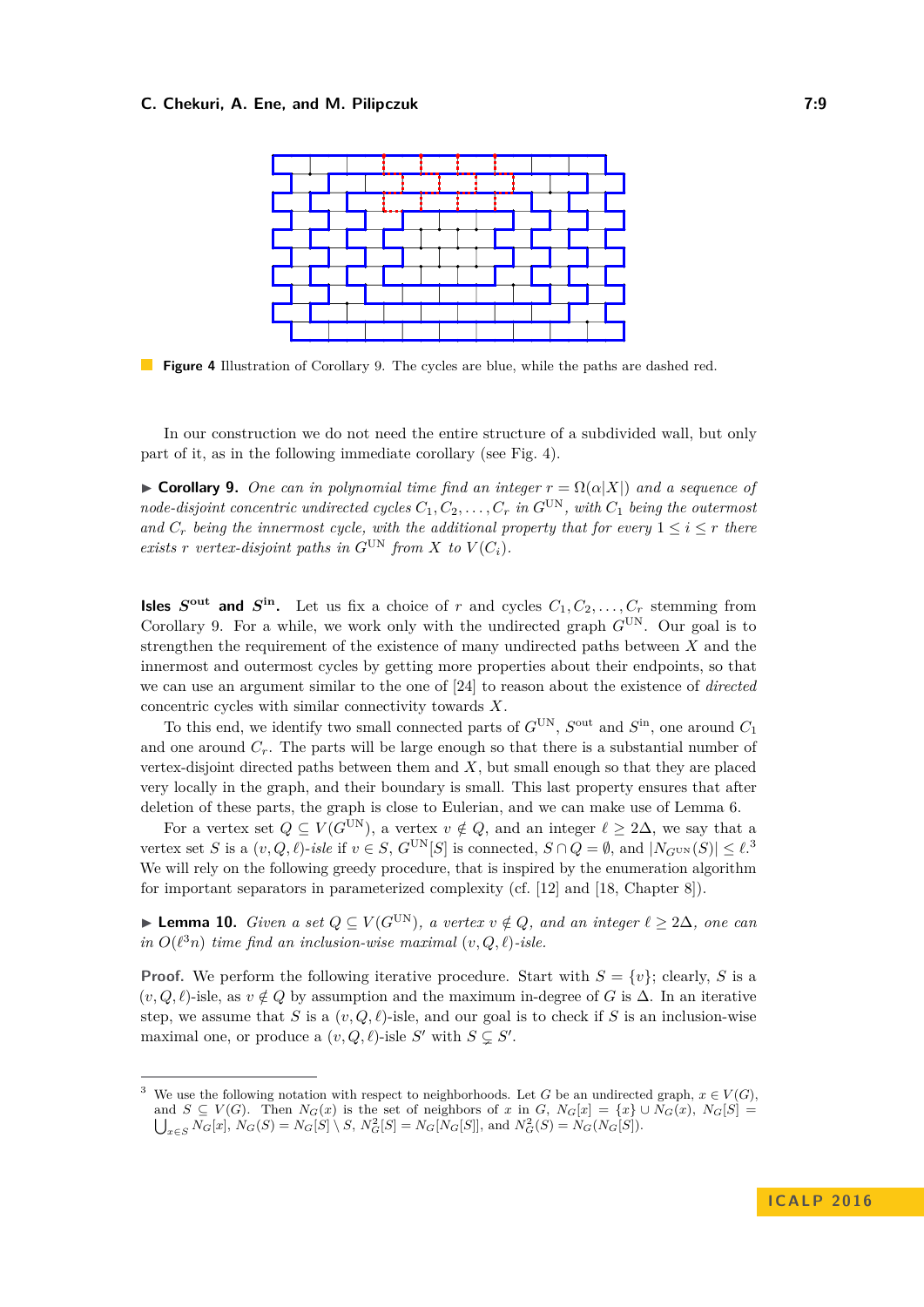#### **7:10 Constant Congestion Routing of Symmetric Demands in Planar Directed Graphs**

To this end, consider every  $w \in N_{G^{\text{UN}}}(S) \setminus Q$ ; note that, by the connectivity of  $S'$  and *S*, there exists such  $w \in S' \setminus S$  for every isle *S*<sup>'</sup> we are looking for. Collapse in  $G^{UN}$  the set *S* ∪ {*w*} into a single vertex *s* and add a super-source vertex *t* adjacent to all vertices of *Q*. Let *G*<sup> $\prime$ </sup> be the resultingg (undirected) graph. Find a minimum  $s - t$  vertex cut *Z* in  $G'$ , or conclude that such a minimum cut is of size larger than  $\ell$ ; this can be done using  $\mathcal{O}(\ell)$  rounds of the Ford-Fulkerson algorithm, taking total time  $\mathcal{O}(\ell n)$ . Moreover, within this time we can find the minimum cut *closest to t*, that is, the unique one with inclusion-wise maximal set of vertices remaining in the connected component with the vertex *s* (cf. [\[18\]](#page-13-20)).

If such a cut is found, let S' be the subset of vertices of G corresponding to the connected component of  $G' \setminus Z$  containing the vertex *s*. Clearly,  $N_{G^{UN}}(S') = Z$ , and  $S'$  is a  $(v, Q, \ell)$ -isle containing *S* and *w*. Otherwise, we conclude that no  $(v, Q, \ell)$ -isle containing both *S* and *w* exists, since for every such isle *S*<sup>'</sup>, the set  $N_{G^{UN}}(S')$  is an  $s - t$  cut in  $G'$  of size at most  $\ell$ .

The computation for fixed *S* and *w* takes  $\mathcal{O}(\ell n)$  time. Since *S* is an  $(v, Q, \ell)$ -isle, there are at most  $\ell$  vertices *w* to try. Due to the fact that we always take the  $s - t$  cut closest to *t*, the size of the set  $N_{G^{UN}}(S)$  strictly grows at every iteration (possibly except the first one, when  $S = \{v\}$ . Consequently, they are at most  $\ell + 1$  iterations of the procedure, and the running time bound follows.

We pick an arbitrary vertex  $v^{\text{out}}$  on  $C_1$  and an arbitrary vertex  $v^{\text{in}}$  on  $C_r$ , and use Lemma [10](#page-8-3) for both these vertices, the set  $Q := X$ , and threshold  $\ell := |r/(4\Delta + 2)|$ ; recall that  $|X| = \Omega(\Delta^2/\alpha)$  by the assumptions of Theorem [3](#page-4-0) thus we may assume  $\ell > 2\Delta$ . Let  $S<sup>out</sup>$  and  $S<sup>in</sup>$  be the two isles obtained. Since  $\ell < r$ , and every cycle  $C<sub>i</sub>$  is connected with *r* vertex-disjoint paths to *X*, no cycle  $C_i$  is contained in either  $S^{\text{out}}$  or  $S^{\text{in}}$ . Since an isle is connected, we obtain the following.

<span id="page-9-0"></span>**Exterma 11.** The isle  $S<sup>out</sup>$  does not contain any vertex that is enclosed by  $C_{\ell+1}$ , and the *isle*  $S$ <sup>in</sup> *does not contain any vertex that is not strictly enclosed by*  $C_{r-\ell}$ *.* 

**Proof.** The proofs for  $S^{\text{in}}$  and  $S^{\text{out}}$  are symmetrical, so we just focus here on the case of  $S^{\text{out}}$ . Assume to the contrary that  $S^{\text{out}}$  contains a vertex enclosed by  $C_{\ell+1}$ . Since  $v^{\text{out}} \in S^{\text{out}}$  and by the connectity of  $S^{\text{out}}$ ,  $S^{\text{out}}$  contains a vertex from every cycle  $C_i$ ,  $1 \leq i \leq \ell + 1$ . Since  $|N_{G^{UN}}(S^{out})| \leq \ell$ , for some  $1 \leq i \leq \ell + 1$  we have that  $V(C_i)$  is completely contained in  $S<sup>out</sup>$ . However, recall that there are  $r > \ell$  vertex-disjoint paths in  $G<sup>UN</sup>$  connecting  $C_i$  with *X*. This contradicts the facts that  $S^{\text{out}} \cap X = \emptyset$  and  $|N_{G^{\text{UN}}}(S^{\text{out}})| \leq \ell$ .

By Lemma [11,](#page-9-0) the isles  $S<sup>out</sup>$  and  $S<sup>in</sup>$  are somewhat local in the graph: they do not go too deep into the set of cycles  $C_1, C_2, \ldots, C_r$ . On the other hand, recall that they are *inclusion-wise maximal* isles; by the next lemma, this ensures that they are connected by a large number of vertex-disjoint undirected paths to the set *X*. Let  $W^{\text{out}} = N_{G^{\text{UN}}}^2[S^{\text{out}}]$  and  $W^{\rm in} = N_{G^{\rm UN}}^2[S^{\rm in}].$ 

<span id="page-9-1"></span>**Example 12.** In  $G^{UN}$ , there are  $\ell + 1$  node-disjoint undirected paths connecting  $W^{out}$  and *X* and  $\ell + 1$  *node-disjoint undirected paths connecting*  $W^{\text{in}}$  *and*  $X$ *.* 

**Proof.** By symmetry, we can focus on the case of  $W^{\text{out}}$ . The intuition is as follows: if there does not exist a sufficient amount of desired node-disjoint paths, then the corresponding cut would allow us to construct a strictly larger isle, a contradiction to the maximality of  $S<sup>out</sup>$ . In some sense,  $N_{G^{UN}}(S^{out})$  is the "last bottleneck" of size at most  $\ell$  between  $v^{out}$  and X, and, after passing it, we should have more than  $\ell$  paths between *X* and  $N_{G^{\text{UN}}}^2[S^{\text{out}}] = W^{\text{out}}$ .

Formally, assume the contrary of the lemma statement; by Menger's theorem, there exist vertex sets  $A, B \subseteq V(G^{\text{UN}})$  such that  $A \cup B = V(G^{\text{UN}})$ ,  $|A \cap B| \leq \ell$ ,  $W^{\text{out}} \subseteq A, X \subseteq B$ , and no edge of  $G^{UN}$  has one endpoint in  $A \setminus B$  and the second endpoint in  $B \setminus A$ .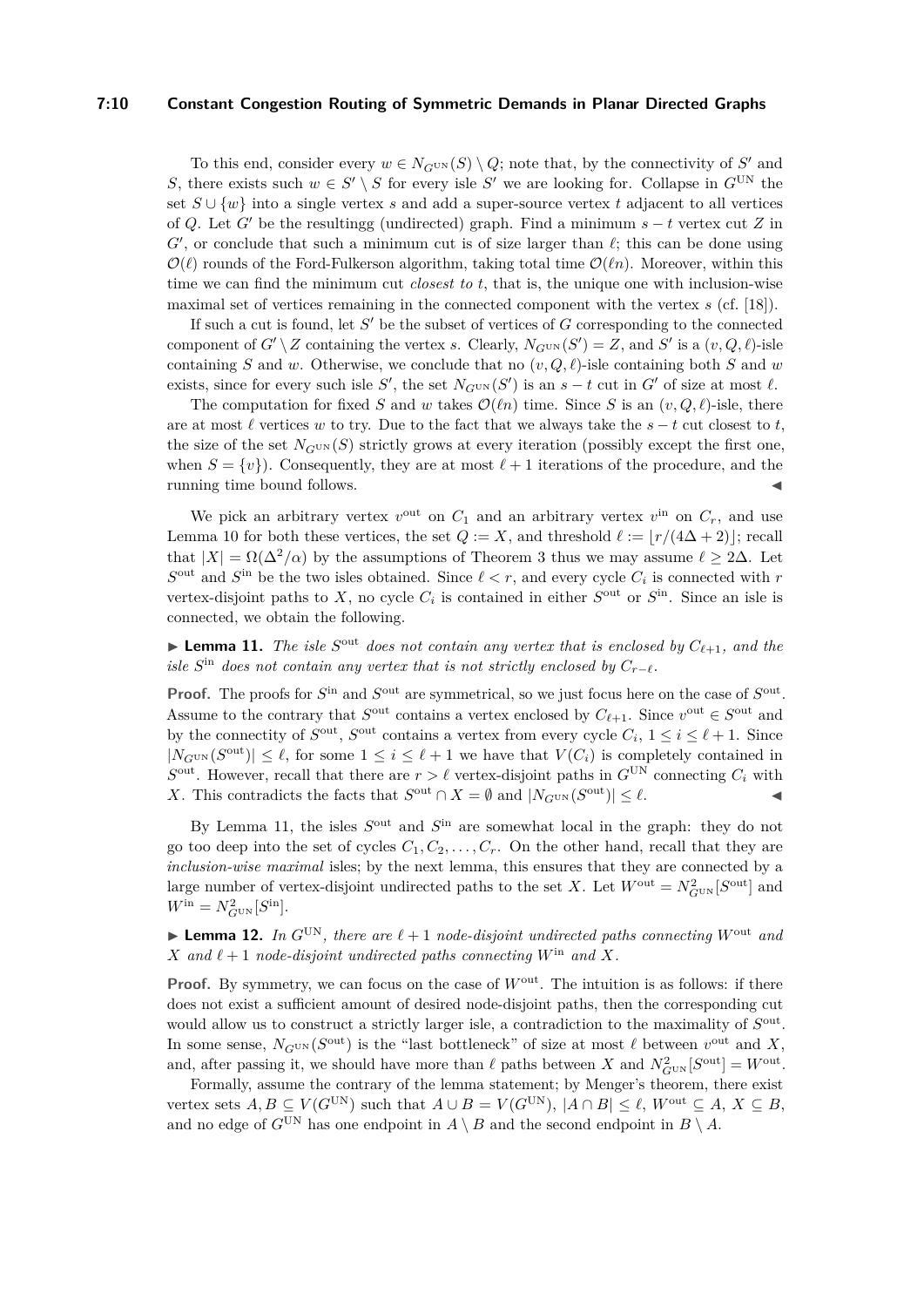Recall that  $S^{\text{out}} \cap X = \emptyset$  by the definition of an isle, while  $N_{G^{\text{UN}}}^2[S^{\text{out}}] = W^{\text{out}} \subseteq A$ . Hence we may assume that  $(N_{G^{\text{UN}}}[S^{\text{out}}] \setminus X) \subseteq (A \setminus B)$ , as removing all vertices of  $N_{G^{\text{UN}}}[S^{\text{out}}] \setminus X$ from *B* would not invalidate any of the properties of the pair  $(A, B)$ . Recall also that  $G^{\text{UN}}[S^{\text{out}}]$  is connected; let  $S_A$  be the vertex set of the connected component of  $G^{\text{UN}} \setminus (A \cap B)$ containing  $S^{\text{out}}$ . Clearly,  $S_A \subseteq A \setminus B$ , so  $S_A \cap X = \emptyset$ . Furthermore,  $N_{G^{\text{UN}}}(S_A) \subseteq A \cap B$ , so  $|N_{G^{UN}}(S_A)| \leq \ell$ . As  $S^{out} \subseteq S_A$ , by the maximality of  $S^{out}$ , we infer that  $S_A = S^{out}$ . Since  $N_G$ <sup>UN</sup> [ $S^{\text{out}}$ ]  $\setminus X \subseteq S_A$ , we infer that  $N_G$ <sup>UN</sup> ( $S^{\text{out}}$ )  $\subseteq X$ . However, this is a contradiction, as  $G^{\text{UN}}$  is connected and  $S^{\text{out}} \subsetneq V(G^{\text{UN}}) \setminus X$ .

**Finding directed concentric cycles.** We now use the undirected cycles  $C_1, C_2, \ldots, C_r$  to find a large number of node-disjoint *directed* concentric cycles separating  $S<sup>in</sup>$  and  $S<sup>out</sup>$ . Recall that  $\ell := |r/(4\Delta + 2)|$ .

<span id="page-10-2"></span> $\blacktriangleright$  **Lemma 13.** One can in polynomial time find  $\lceil l/2 \rceil$  node-disjoint directed concentric cycles, *all going in the same direction (all clockwise or all counter-clockwise), such that all vertices* of  $S<sup>in</sup>$  *are strictly enclosed by the innermost cycle, and all vertices of*  $S<sup>out</sup>$  *are not enclosed by the outermost cycle, or vice versa, with the roles of*  $S<sup>in</sup>$  *and*  $S<sup>out</sup>$  *swapped.* 

**Proof.** Denote  $G' = G \setminus (N_{G^{UN}}[S^{out}] \cup N_{G^{UN}}[S^{in}])$ . Let  $f^{out}$  and  $f^{in}$  be the faces of  $G'$ that contain  $S^{\text{out}}$  and  $S^{\text{in}}$ , respectively; by Lemma [11,](#page-9-0) the cycle  $C_{\lceil r/2 \rceil}$  remains in *G*<sup>*n*</sup> and  $f^{\text{out}} \neq f^{\text{in}}$ . Furthermore, the vertices of  $N_{G^{\text{UN}}}^2(S^{\text{out}})$  lie on the face  $f^{\text{out}}$  of  $G'$ , and the vertices of  $N_{G^{\text{UN}}}^2(S^{\text{in}})$  lie on the face  $f^{\text{in}}$ . We apply Lemma [7](#page-7-3) twice to the graph  $G'$  and the requirement of  $\ell$  cycles, once for the pair of faces  $(f^{\text{out}}, f^{\text{in}})$  and once for the pair  $(f^{\text{in}}, f^{\text{out}})$ . If at least one of the applications returns a family of cycles, then we are done, as every cycle encloses either  $S<sup>in</sup>$  or  $S<sup>out</sup>$ . Thus, we are left with the case when both the applications return a curve; let us denote these curves  $\gamma_1$  and  $\gamma_2$ , respectively.

Before we proceed to the formal calculations leading to a contradiction, let us give some intuition. The curves  $\gamma_1$  and  $\gamma_2$  are very skewed in terms of the directions of edges crossing it: only edges in one direction are allowed, while in the second direction only  $\ell$  vertices are allowed, and every vertex is of maximum in-degree  $\Delta$ . The locality of isles  $S<sup>out</sup>$  and  $S<sup>in</sup>$ (Lemma [11\)](#page-9-0) implies that  $\gamma_1$  and  $\gamma_2$  cross most of the cycles  $C_i$ ; consequently, they need to cross much more than  $\ell\Delta$  arcs in one direction. However, the graph  $G'$  is very close to an Eulerian one, as we have a bound of  $\ell$  on the size of the boundary of  $S^{\text{out}}$  and  $S^{\text{in}}$ . This leads to a contradiction with Lemma [6](#page-7-2) for a closed curve being essentially a concatenation of *γ*<sup>1</sup> and *γ*2.

Formally, let us first modify the curve  $\gamma_1$  to obtain a face-edge curve  $\gamma'_1$  as follows: whenever  $\gamma_1$  crosses a vertex *v*, we move it slightly to avoid *v*, at the cost of intersecting some of the arcs incident to *v*. Since the maximum in-degree and out-degree of *G* (and thus *G*<sup> $\prime$ </sup>) is at most  $\Delta$ , we have that cross<sup>*L*→*R*</sup>( $\gamma_1$ )  $\leq \Delta(\ell-1)$ . Similarly, we obtain a curve  $\gamma_2$ with  $\text{cross}^{L \to R}(\gamma_2') \leq \Delta(\ell-1)$ . Since  $\gamma_1'$  starts in  $f^{\text{out}}$  and ends in  $f^{\text{in}}$ , while  $\gamma_2'$  starts in  $f^{\text{in}}$ and ends in  $f^{\text{out}}$ , we can concatenate these curves (without introducing any new intersection with *G*<sup> $\prime$ </sup> and obtain a closed face-edge curve *γ*<sup> $\prime$ </sup>. This curve *γ*<sup> $\prime$ </sup> visits both *f*<sup>out</sup> and *f*<sup>in</sup>, and satisfies

<span id="page-10-0"></span>
$$
\text{cross}^{L \to R}(\gamma') \le 2\Delta(\ell - 1). \tag{1}
$$

By Lemma [11,](#page-9-0) the undirected cycles  $C_{\ell+2}, C_{\ell+3}, \ldots, C_{r-\ell-1}$  remain in  $G'$ , and both  $\gamma'_1$  and  $\gamma'_2$  need to cross at least one edge of each of these cycles. Consequently,

<span id="page-10-1"></span>
$$
\text{cross}^{L \to R}(\gamma') + \text{cross}^{R \to L}(\gamma') \ge 2(r - 2\ell - 2). \tag{2}
$$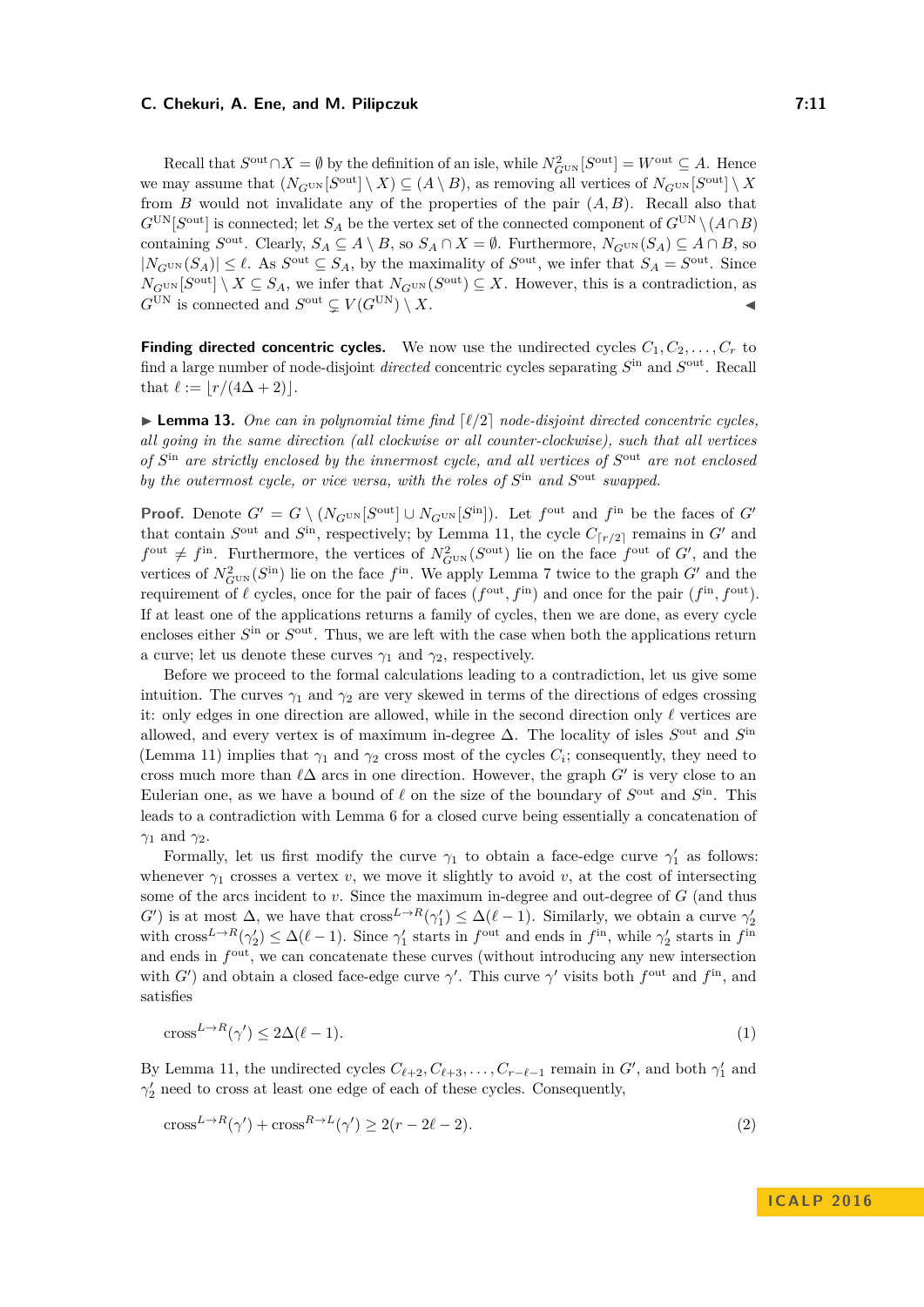#### **7:12 Constant Congestion Routing of Symmetric Demands in Planar Directed Graphs**

By merging [\(1\)](#page-10-0) and [\(2\)](#page-10-1), and by the choice of  $\ell$ , we obtain that:

$$
-\operatorname{imb}(\gamma') = \operatorname{cross}^{R \to L}(\gamma') - \operatorname{cross}^{L \to R}(\gamma') \ge 2(r - 2\ell - 2 - 2\Delta(\ell - 1)) > 4\Delta\ell.
$$
 (3)

On the other hand, note that every vertex of *G'* with a non-zero imbalance is a former neighbor of a vertex of  $N_{G^{UN}}(S^{out} \cup S^{in})$ . As there are at most 2 $\ell$  vertices in  $N_{G^{UN}}(S^{out} \cup S^{in})$ , and every such vertex has in-degree and out-degree bounded by  $\Delta$ , we have

$$
\sum_{v \in V(G')} |\text{imb}_{G'}(v)| \le \sum_{u \in N_{G} \cup N(S^{\text{out}} \cup S^{\text{in}})} \text{indeg}_G(u) + \text{outdeg}_G(u) \le 4\Delta \ell. \tag{4}
$$

Equations  $(3)$  and  $(4)$  stand in contradiction with Lemma [6.](#page-7-2)

<span id="page-11-1"></span><span id="page-11-0"></span>

**Finishing the crossbar construction.** Let  $C'_1, \ldots, C'_{\lceil \ell/2 \rceil}$  be the concentric directed cycles found by Lemma [13;](#page-10-2) by symmetry, assume they all enclose  $S^{in}$ . Let  $q := \lceil \ell/4 \rceil$ . We consider two cases, depending on whether at least half of the vertices of *X* are enclosed by  $C_q'$  or not. The two cases correspond to the two symmetric outcomes of Theorem [3.](#page-4-0) In what follows, we describe only the first case, when at least half of the vertices of *X* are enclosed by  $C_q'$ , and we use cycles  $C'_1, C'_2, \ldots, C'_q$  and vertex-disjoint paths from *X* to  $W^{\text{out}}$ ; the second case is completely symmetric, but uses cycles  $C'_{q+1}, C'_{q+2}, \ldots, C'_{\ell}$  and paths from *X* to  $W^{\text{in}}$ .

Consider the set of  $\ell + 1$  paths in  $G^{UN}$  connecting  $W^{out}$  and X, whose existence is promised by Lemma [12,](#page-9-1) and let *X*out be the set of the endpoints of the paths. The vertices in  $X^{\text{out}}$  may not be enclosed by  $C_q'$ . Our goal is to find a different set of vertices that are enclosed by  $C_q'$  such that they have disjoint paths to  $W^{\text{out}}$ ; we use well-linkedness of *X* for this purpose. As  $\ell + 1 \leq |X|/2$  and the set *X* is  $\alpha$  node-well-linked, for every set  $X' \subseteq X$ of  $\ell + 1$  vertices enclosed by  $C'_q$ , there exist  $\alpha(\ell + 1)$  node-disjoint paths connecting  $X^{\text{out}}$ and  $X'$ . By combining these paths with the paths connecting  $W^{\text{out}}$  and  $X^{\text{out}}$ , we obtain a flow that sends  $\alpha(\ell+1)/2$  amount of flow in  $G^{\text{UN}}$  with unit node capacities from X' to  $W^{\text{out}}$ , with 1/2 originating in every vertex in *X'*. Consequently, there exists a set  $Y \subseteq X$  of size at least  $\alpha(\ell+1)/2$ , whose vertices are all enclosed by  $C_q'$ , and such that there exist  $|Y|$ node-disjoint paths in *G*UN connecting *Y* and *W*out .

By Lemma [5,](#page-6-1) there exist at least  $(\alpha \ell - 2)/(2(\Delta + 1))$  node-disjoint directed paths from *Y* to *W*<sup>out</sup> (we let *Y*<sup>+</sup> ⊂ *Y* denote the end points of these paths) and the same amount of node-disjoint directed paths from  $W^{\text{out}}$  to  $Y$  (we let  $Y^{-} \subset Y$  denote the end points of these paths). Recall that  $\ell = \Theta(\alpha |X|/\Delta)$ , thus  $(\alpha \ell - 2)/(2(\Delta + 1)) = \Theta(\alpha^2 |X|/\Delta^2)$ . As no vertex of  $W^{\text{out}}$  is strictly enclosed by  $C'_{1}$ , these paths, together with the cycles  $C'_{1}, C'_{2}, \ldots, C'_{q}$ , form the desired structure. This concludes the proof of Theorem [3.](#page-4-0)

## **4 Concluding Remarks**

Our main technical contribution in this paper is to show that a planar directed graph has a constant congestion routing structure of size  $\Omega(h/\text{polylog}(h))$ , where  $h = \text{dtw}(G)$ . This structural result was motivated by the algorithmic problem of routing symmetric demands in directed graphs. Recent results, in the undirected graph setting, have demonstrated effectively the inherent synergy between approximation algorithms for routing problems and structural results in graph theory related to treewidth. The work in [\[7\]](#page-12-13) and here are steps towards extending this synergy to directed graphs. The directed graph setting is significantly more challenging, however, and progress in this direction could yield several new benefits. We raise some open problems below.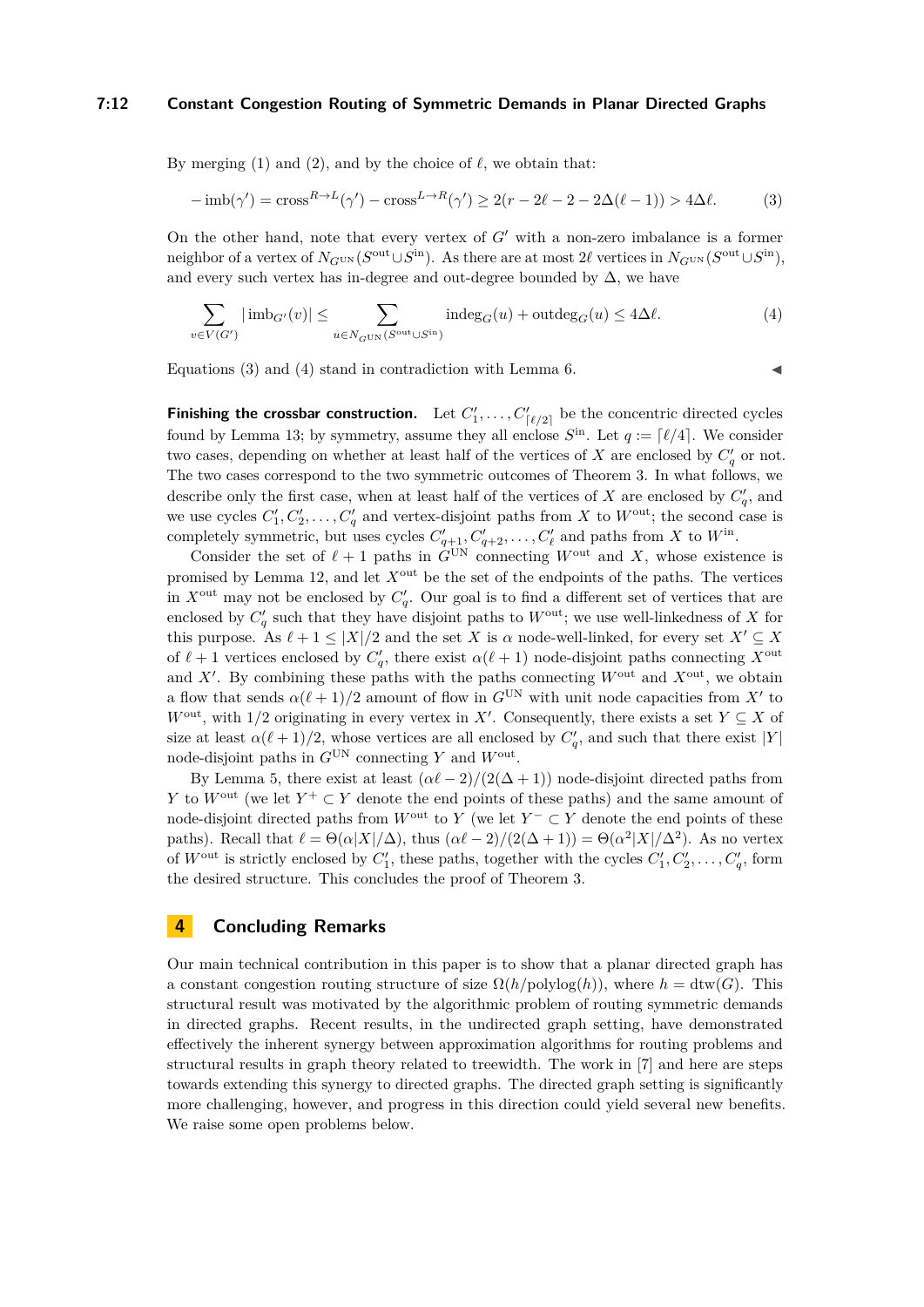- Does a planar directed graph with treewidth *h* have a constant congestion crossbar of size  $\Omega(h)$ . This would strengthen our result. In particular, is there a cylindrical grid minor of size  $\Omega(h)$ ?
- The techniques in this paper could likely be extended to directed graphs that can be embedded on a bounded genus surface, and more generally to directed graphs whose undirected support graph is from a proper minor-closed family. The ideas of well-linked decomposition and degree-reduction do not rely on planarity. Moreover, there is a linear relationship between treewidth and the size of a grid-minor in undirected graphs from a proper minor-closed family [\[19\]](#page-13-21).
- Does a general directed graph with treewidth *h* have a constant congestion crossbar of  $\mathbf{r}$ size  $\Omega(h/\text{polylog}(h))$ ? Is there a cylindrical grid minor of size  $\Omega(h^{\delta})$  for some fixed  $\delta > 0$ ?

#### **References**

- <span id="page-12-5"></span>**1** M. Andrews. Approximation algorithms for the edge-disjoint paths problem via Raecke decompositions. In *Proc. of IEEE FOCS*, pages 277–286, 2010.
- <span id="page-12-1"></span>**2** M. Andrews, J. Chuzhoy, V. Guruswami, S. Khanna, K. Talwar, and L. Zhang. Inapproximability of edge-disjoint paths and low congestion routing on undirected graphs. *Combinatorica*, 30(5):485–520, 2010.
- <span id="page-12-9"></span>**3** C. Chekuri and J. Chuzhoy. Large-treewidth graph decompositions and applications. In *Proc. of ACM STOC*, pages 291–300, 2013.
- <span id="page-12-8"></span>**4** C. Chekuri and J. Chuzhoy. Polynomial bounds for the grid-minor theorem. In *Proc. of ACM STOC*, pages 60–69, 2014.
- <span id="page-12-10"></span>**5** C. Chekuri and J. Chuzhoy. Degree-3 treewidth sparsifiers. In *Proc. of ACM-SIAM SODA*, pages 242–255, 2015.
- <span id="page-12-7"></span>**6** C. Chekuri and A. Ene. Poly-logarithmic approximation for maximum node disjoint paths with constant congestion. In *Proc. of ACM-SIAM SODA*, pages 326–341, 2013.
- <span id="page-12-13"></span>**7** C. Chekuri and A. Ene. The all-or-nothing flow problem in directed graphs with symmetric demand pairs. *Mathematical Programming*, pages 1–24, 2014.
- <span id="page-12-4"></span>**8** C. Chekuri, S. Khanna, and F.B. Shepherd. Multicommodity flow, well-linked terminals, and routing problems. In *Proc. of ACM STOC*, pages 183–192, 2005.
- <span id="page-12-0"></span>**9** C. Chekuri, S. Khanna, and F.B. Shepherd. An  $O(\sqrt{n})$  approximation and integrality gap for disjoint paths and unsplittable flow. *Theory of Computing*, 2(7):137–146, 2006.
- <span id="page-12-14"></span>**10** Chandra Chekuri, Sreeram Kannan, Adnan Raja, and Pramod Viswanath. Multicommodity flows and cuts in polymatroidal networks. *SIAM Journal on Computing*, 44(4):912–943, 2015. Preliminary version in Proc. of ITCS, 2012.
- <span id="page-12-3"></span>**11** Chandra Chekuri, Sanjeev Khanna, and F Bruce Shepherd. The all-or-nothing multicommodity flow problem. *SIAM Journal on Computing*, 42(4):1467–1493, 2013. Preliminary version in Proc. of ACM STOC, 2004.
- <span id="page-12-15"></span>**12** J. Chen, Y. Liu, S. Lu, B. O'Sullivan, and I. Razgon. A fixed-parameter algorithm for the directed feedback vertex set problem. *Journal of the ACM*, 55(5), 2008.
- <span id="page-12-6"></span>**13** J. Chuzhoy. Routing in undirected graphs with constant congestion. In *Proc. of ACM STOC*, pages 855–874, 2012.
- <span id="page-12-11"></span>**14** J. Chuzhoy. Excluded grid theorem: Improved and simplified. In *Proc. of ACM STOC*, pages 645–654, 2015.
- <span id="page-12-12"></span>**15** J. Chuzhoy, V. Guruswami, S. Khanna, and K. Talwar. Hardness of routing with congestion in directed graphs. In *Proc. of ACM STOC*, pages 165–178, 2007.
- <span id="page-12-2"></span>**16** J. Chuzhoy, D.H.K. Kim, and S. Li. Improved approximation for node-disjoint paths in planar graphs. In *Proc. of ACM STOC*, 2016. To appear.